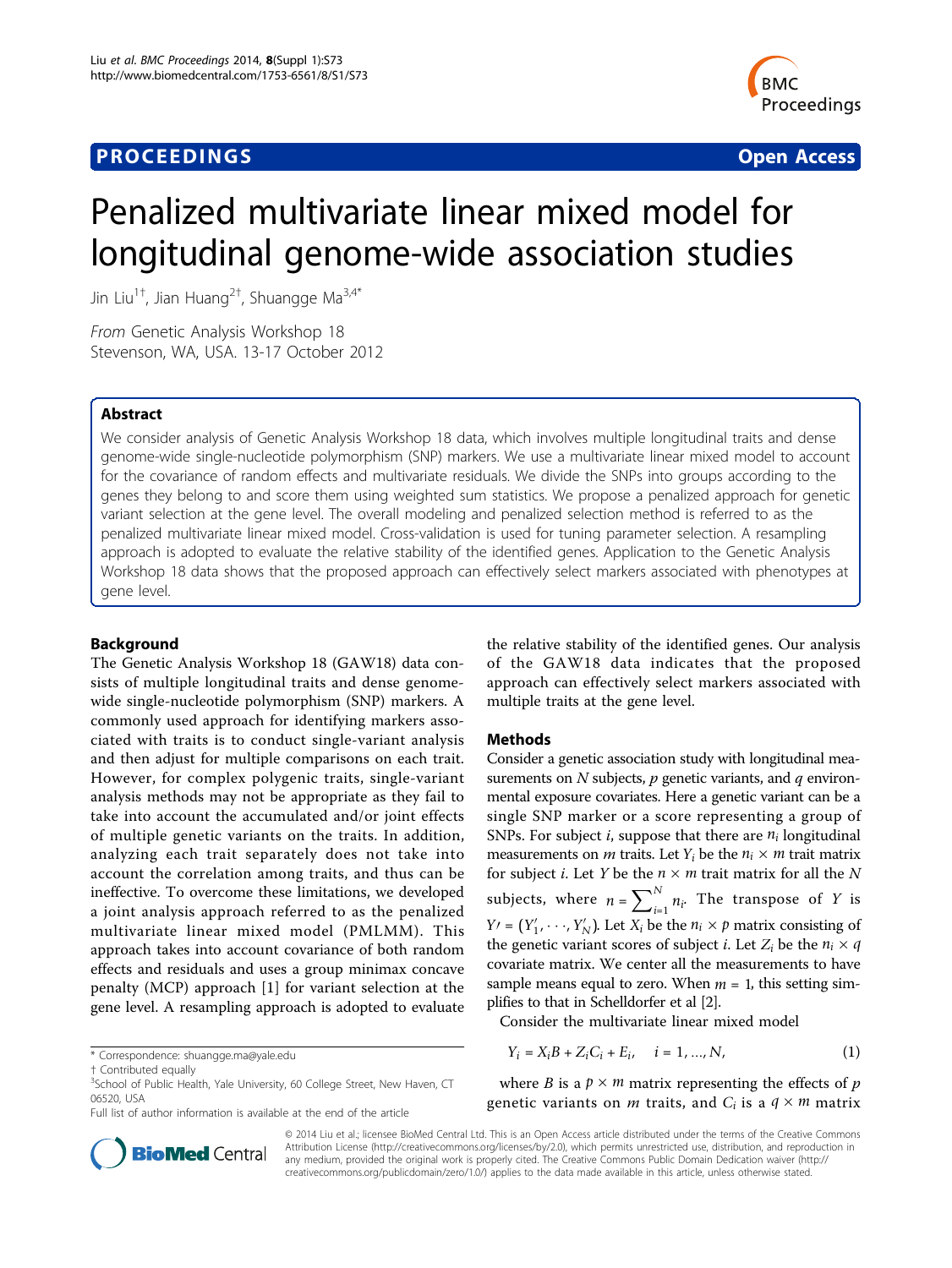representing the subject specific effects of the covariates  $Z_i$  for the  $i^{\text{th}}$  subject. We treat  $C_i$  as random effects. Assume that (a)  $E_i \sim \text{MN}_{n_i \times m}(0,\sum)$ 1 ,  $I_{n_i}$ ), that is,  $E_i$  is row-independent with column covariance matrix  $\Sigma_1$ , and each  $E_i$  is independent for  $i = 1, ..., N$ ; (b)  $C_i \sim MN_{q \times m}(0, \sum)$ 2 , D), where  $\Sigma_2$  is the column covariance matrix and  $\overrightarrow{D}$  is the row covariance matrix, and each  $C_i$  is independent for  $i = 1, ..., N$ ; (c) each  $E_i$  and  $C_i$ is independent; and (d)  $\Sigma_1 = \Sigma_2 = \Sigma$ .

Then  $Z_iC_i + \underline{E_i} \sim MN_{n_i \times m}(0, \sum, Z_i DZ'_i + I_{n_i})$  and *Y* ∼ MN<sub>*n*×*m*</sub>(*XB*,  $\sum$ , *V*) where *V* = *Diag*(*V*<sub>1</sub>, ..., *V*<sub>*N*</sub>) and  $V_i = Z_i D Z'_i + I_{n_i}$ , where  $I_{n_i}$  is an  $n_i \times n_i$  identity matrix. A more detailed description of this model can be found in Liu et al [\[3](#page-3-0)].

From Dawid [\[4](#page-3-0)], the negative log-likelihood function is:

$$
-\ell(B,V,\sum) = \text{constant} + \frac{n}{2}\log|\sum| + \frac{m}{2}\log|V| + \frac{1}{2}\text{tr}(\sum^{-1}(\gamma \cdot XB)V^{-1}(\gamma \cdot XB)) \qquad \textbf{(2)}
$$

Hastie et al. [\[5](#page-3-0)] suggest using  $\hat{\Sigma} = \gamma' \gamma / n$  for estimating  $\sum$ . We estimate D by using the estimates from m univariate linear mixed models and subsequently get the estimate  $\hat{V}$  of V as  $\hat{V}_i = Z_i \hat{D} Z_i' + I_{n_i'}$ . Given  $\sum$  and  $\hat{V}$ , we can transform the negative likelihood function into a weighted least squares criterion for estimating B, which is  $\mathrm{tr}(\hat{\sum}^{-1}(\gamma \cdot XB)\hat{\mathcal{V}}^{-1}(\gamma \cdot XB))$ . For variant selection, we adopt the group MCP approach [[6\]](#page-3-0). The overall penalized objective function is

$$
Q(B) = tr(\hat{\sum}^{-1} (\gamma \cdot \, XB) \cdot \hat{V}^{-1}(\gamma \cdot \, XB)) + \sum\nolimits_{j=1}^{p} \rho\big(||B_j||_2; \lambda, \gamma\big), \qquad \text{(3)}
$$

where  $B_j$  is the  $j^{\text{th}}$ row of B and  $\rho(t; \lambda, \gamma) = \lambda \int_0^{|t|}$  $\int_{0}^{1} (1 - x/(\gamma \lambda))_{+} dx$  is the MCP with tuning parameter  $λ$  and regularization parameter  $γ$  [\[7\]](#page-3-0).

For computation, we use a group coordinate descent algorithm [\[1](#page-3-0)]. The group MCP involves a regularization parameter and a tuning parameter. Generally speaking, smaller values of  $\gamma$  are better at retaining the unbiasedness of the MCP penalty for large coefficients, but they have the risk of creating objective functions that have problems with nonconvexity [[8](#page-3-0)], are difficult to optimize, and yield solutions that are discontinuous with respect to  $λ$ . Simulation studies by Breheny and Huang [[8\]](#page-3-0) suggest that  $\gamma = 6$  is a reasonable choice. Therefore, we fix it to be 6 in our analyses. We search for the optimal value of  $\lambda$  using 5-fold cross-validation.

# Results

The GAW18 data set consists of dense genome-wide markers with longitudinal measurements on systolic and

diastolic blood pressure (SBP and DBP) and other covariates. Other measurements include gender, age, year of examination, use of antihypertensive medications, and tobacco smoking at up to 4 time points. In this study, we analyze the 157 unrelated individuals using SBP and DBP as traits and other medical and demographic covariates as random effects. Gene annotations for SNP data are obtained from [http://www.scandb.org.](http://www.scandb.org) SNPs in each gene are scored using weighted sum statistics to generate genelevel measurements [\[9\]](#page-3-0). After quality control, we have the genetic scores of 10,400 genes for further analysis. SBP, DBP, and genetic scores are standardized to have zero means and unit variances. This procedure removes the estimation of intercepts and makes the genes comparable.

We apply the proposed PMLMM to identify genetic variants that are associated with both SBP and DBP at the gene level. As a benchmark, we also analyze each trait separately using a penalized linear mixed model (PLMM) approach. Table [1](#page-2-0) shows the genes identified using PMLMM. Table [2](#page-2-0) summarizes the overlaps of genes selected using the different approaches. Although there is overlap, PMLMM and PLMM identify significantly different sets of genes. We evaluate the relative stability of identification of each gene using a resampling approach and calculate the observed occurrence index (OOI) [[10](#page-3-0)]. A larger value of OOI indicates that the corresponding identified gene is more stably identified. Table [1](#page-2-0) also shows OOI results. The identified genes have reasonably high OOIs.

# Discussion

In this study, we analyze the GAW18 data and develop a PMLMM approach. A multivariate linear mixed model is used to model variance components among traits and longitudinal measurements. A penalization approach is adopted for variant selection. In the estimation procedure, it can be considered heuristic to use  $\sum$  and  $\hat{V}$  as proposed. Assumptions (a) to (c) are standard in mixed models, but the assumption that  $\Sigma_1 = \Sigma_2$  may be restrictive. Because our study is to identify multitrait-associated markers at the gene level, the restriction on variance components does not affect the selection result significantly. We are currently developing a similar approach to update variance components with more relaxed assumptions on  $\Sigma_1$  and  $\Sigma_2$ . An iterative algorithm can be implemented to solve for B,  $\sum$ , and V. In variant selection, our method is designed to search for genes associated with all the traits considered. When different sets of genetic variants are suspected to be associated with different phenotypes, the sparse group penalization approach [\[11\]](#page-3-0) can be applied.

#### Conclusions

We have presented a penalized multivariate linear mixed model (PMLMM) for detecting pleiotropic genetic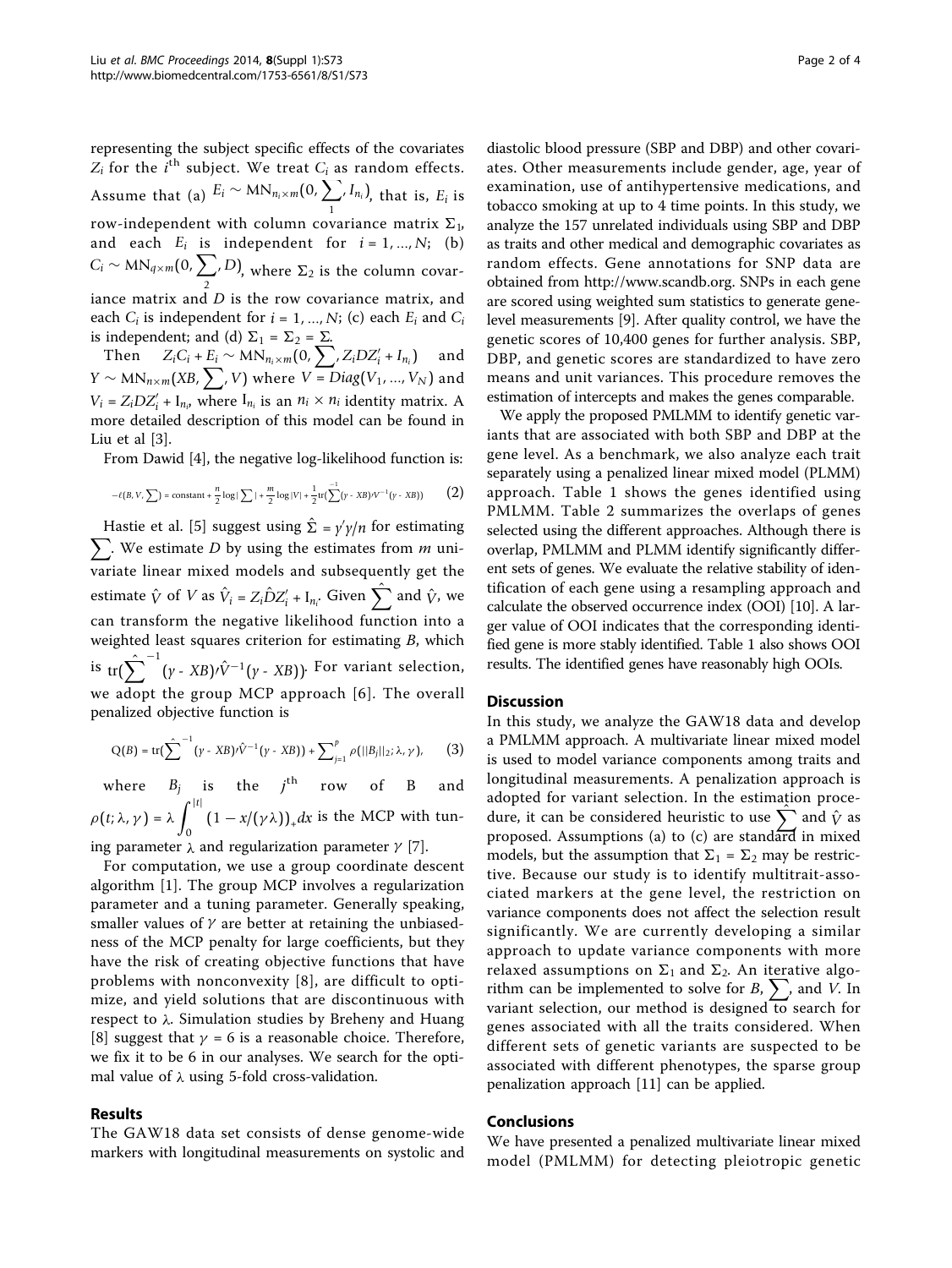<span id="page-2-0"></span>Table 1 Genes identified by PMLMM: estimates for SBP and DBP, and OOI

| Gene             | <b>SBP</b> | <b>DBP</b> | OOI   | Gene              | <b>SBP</b> | <b>DBP</b> | OOI   |
|------------------|------------|------------|-------|-------------------|------------|------------|-------|
| MMEL1            | 0.002      | $-0.002$   | 0.333 | TMEM41B           | 0.027      | 0.033      | 0.403 |
| CD52             | 0.085      | 0.060      | 0.697 | ARNTL             | 0.024      | 0.006      | 0.247 |
| DPH <sub>2</sub> | 0.071      | $-0.032$   | 0.323 | SPTY2D1           | 0.025      | $-0.007$   | 0.507 |
| C8A              | 0.018      | 0.032      | 0.563 | CHST1             | $-0.008$   | $-0.031$   | 0.540 |
| DNAJB4           | $-0.028$   | $-0.022$   | 0.333 | MRE11A            | $-0.042$   | $-0.007$   | 0.623 |
| HS2ST1           | 0.002      | 0.006      | 0.307 | ENOX1             | $-0.068$   | $-0.032$   | 0.647 |
| PROK1            | 0.006      | 0.010      | 0.373 | LOC100132760      | $-0.041$   | 0.048      | 0.693 |
| THBS3            | $-0.004$   | 0.001      | 0.337 | SPRY2             | $-0.004$   | $-0.005$   | 0.297 |
| C1orf182         | 2E-04      | 0.045      | 0.490 | GABRG3            | $-0.027$   | 0.006      | 0.573 |
| TGFBR2           | $-0.033$   | $-0.030$   | 0.627 | THBS1             | 0.023      | 0.028      | 0.353 |
| LOC100129194     | 0.005      | 0.011      | 0.217 | CSPG4             | 0.098      | $-0.012$   | 0.880 |
| LMOD3            | $-0.013$   | $-0.028$   | 0.493 | C15orf27          | 0.047      | $-0.014$   | 0.490 |
| LOC653712        | 0.017      | 0.001      | 0.450 | LOC100128570      | 0.026      | 0.019      | 0.283 |
| LAMP3            | 0.034      | 0.008      | 0.627 | HOMER2            | 0.024      | 0.013      | 0.250 |
| EIF2B5           | $-0.014$   | $-0.014$   | 0.417 | ADAMTS17          | 0.002      | 0.002      | 0.270 |
| EHHADH           | 0.003      | $-0.052$   | 0.677 | SLC16A11          | 0.015      | $-0.004$   | 0.170 |
| SFRS12           | 0.005      | 0.007      | 0.290 | ALDH3A1           | 0.002      | 0.021      | 0.657 |
| C5orf32          | 0.019      | $-0.029$   | 0.560 | FLJ44815          | 0.019      | $-0.005$   | 0.210 |
| ZNF346           | 0.001      | $-0.024$   | 0.553 | TANC <sub>2</sub> | 0.003      | $-0.001$   | 0.187 |
| LOC100128901     | $-0.069$   | 0.006      | 0.627 | PDE6G             | $-0.056$   | $-0.012$   | 0.377 |
| <b>OGDH</b>      | 0.123      | 0.038      | 0.777 | C19orf6           | 0.013      | 0.048      | 0.577 |
| NSUN5            | 0.035      | $-0.014$   | 0.660 | TMEM146           | $-0.001$   | $-0.063$   | 0.550 |
| PPP1R3A          | $-0.034$   | $-0.041$   | 0.453 | <b>STX10</b>      | 4E-04      | 0.015      | 0.333 |
| <b>MEST</b>      | $-2E-04$   | $-3E-04$   | 0.197 | RLN3              | 0.024      | $-0.034$   | 0.603 |
| NOM1             | 0.029      | $-0.001$   | 0.630 | CYP4F11           | 0.018      | 0.005      | 0.127 |
| FLJ41200         | 0.013      | 0.005      | 0.333 | LOC728326         | 0.048      | $-0.040$   | 0.547 |
| LRRC19           | $-0.015$   | $-0.040$   | 0.480 | ZNF585A           | 0.028      | 0.082      | 0.720 |
| <b>CCIN</b>      | 0.006      | $-0.004$   | 0.437 | SUPT5H            | 0.020      | $-0.014$   | 0.233 |
| LOC100130911     | 0.004      | 0.024      | 0.467 | FLJ10490          | 0.004      | 2E-04      | 0.327 |
| PTCH1            | 0.004      | $-1E-04$   | 0.300 | ZNF331            | 0.027      | 0.003      | 0.330 |
| DFNB31           | 0.057      | $-0.008$   | 0.710 | <b>BACE2</b>      | $-0.116$   | $-0.074$   | 0.940 |
| OR52D1           | 0.023      | $-0.017$   | 0.490 | KRTAP10-12        | 0.002      | 0.003      | 0.233 |

# Table 2 Overlap of selected genes between PMLMM and PLMM

|                    | <b>PMLMM</b> | PLMM* | <b>PLMM+</b>     |  |  |  |
|--------------------|--------------|-------|------------------|--|--|--|
| PMI MM             | 64           | 24    | 16               |  |  |  |
| PI MM <sup>1</sup> |              | 40    | $\left( \right)$ |  |  |  |
| PI MM <sup>2</sup> |              |       | 29               |  |  |  |
| *PLMM on SBP.      |              |       |                  |  |  |  |

†PLMM on DBP.

associations among multiple traits in the presence of pedigree structures. The proposed approach combines the advantages of mixed models that allow for elegant correction for pedigree-based family data and integrative analysis of multiple traits. Compared with PLMM which considers one trait at a time, the proposed PMLMM can achieve better performance when the pleiotropic effect is appropriately modeled.

#### Competing interests

The authors declare that they have no competing interests.

#### Authors' contributions

All authors were involved in study design. JL conducted the numerical work. All authors were involved in manuscript preparation, and read and approved the final manuscript.

#### Acknowledgements

This study was supported by NIH grants CA142774, CA165923, and CA120988, the VA Cooperative Studies Program of the Department of Veterans Affairs, Office of Research and Development, and 2012LD001 from National Bureau of Statistics of China. The GAW18 whole genome sequence data were provided by the T2D-GENES Consortium, which is supported by NIH grants U01 DK085524, U01 DK085584, U01 DK085501, U01 DK085526, and U01 DK085545. The other genetic and phenotypic data for GAW18 were provided by the San Antonio Family Heart Study and San Antonio Family Diabetes/Gallbladder Study, which are supported by NIH grants P01 HL045222, R01 DK047482, and R01 DK053889. The Genetic Analysis Workshop is supported by NIH grant R01 GM031575. This article has been published as part of BMC Proceedings Volume 8 Supplement 1, 2014: Genetic Analysis Workshop 18. The full contents of the supplement are available online at [http://www.biomedcentral.com/bmcproc/](http://www.biomedcentral.com/bmcproc/supplements/8/S1)